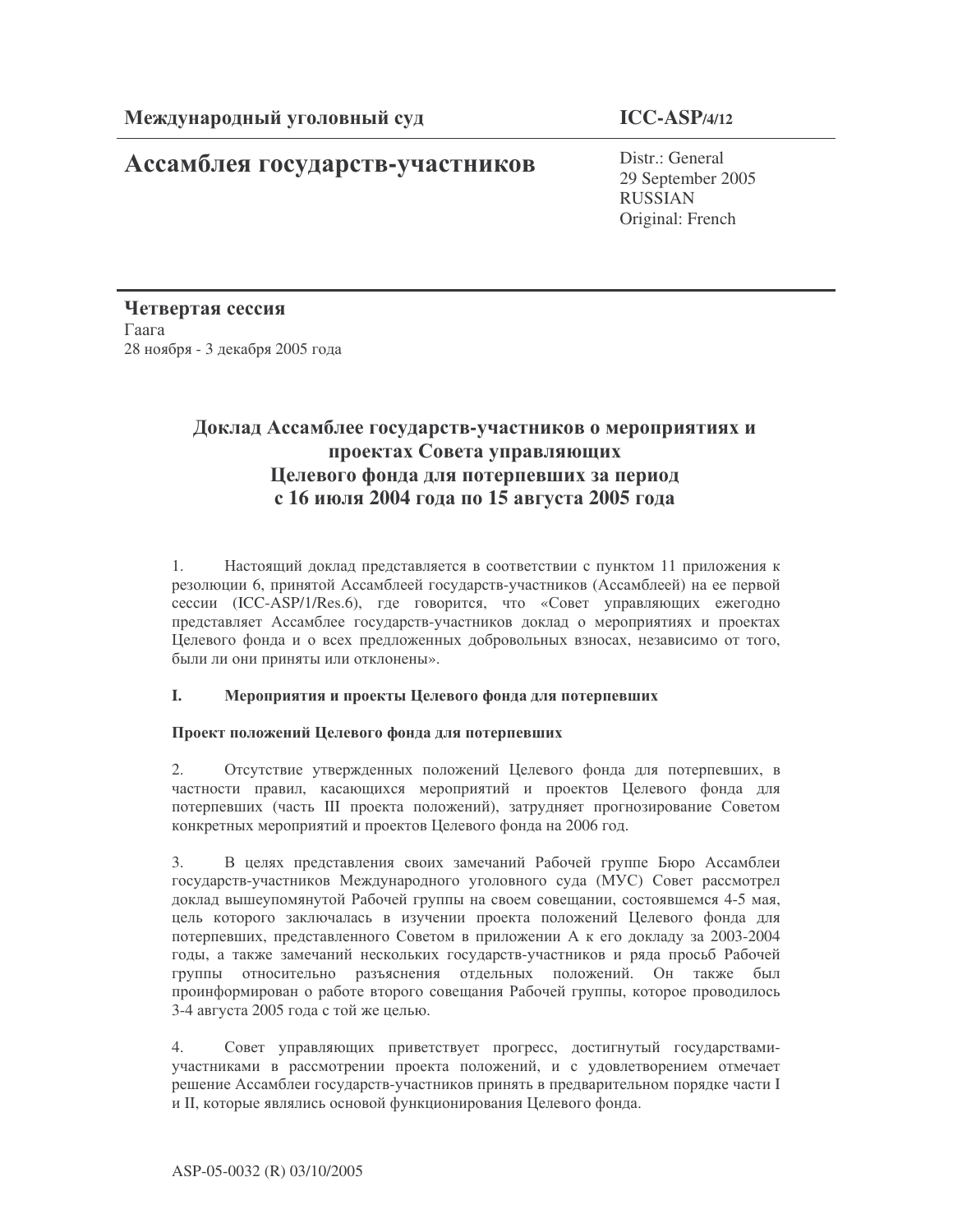5. Совет управляющих настоятельно предлагает Ассамблее государств-участников как можно быстрее одобрить проект положений с тем, чтобы он мог осуществлять свои проекты и функции.

#### Создание Секретариата

6. После принятия Ассамблеей резолюции ICC-ASP/3/Res.7 о создании Секретариата Целевого фонда для потерпевших и подготовки Бюджетно-контрольной секцией Секретариата Суда бюджета по программам на 2005 год (ICC-ASP/4/CBF.1/4) Совет обратился к Секретариату Суда с просьбой начать процесс найма первых сотрудников Секретариата Совета. Затем Ассамблея приняла решение о том, что первая должность, подлежащая заполнению в рамках нового Секретариата Совета, будет должностью сотрудника по сбору средств (C-4). Эта должность была сразу же объявлена - в январе и феврале 2005 года. К сожалению, было получено недостаточное число заявлений от подходящих кандидатов, и поэтому было принято решение вновь открыть должность и объявить вакансию не только по обычным каналам, но и в публикациях и на веб-сайтах, к которым, вероятно, будут обращаться специалисты по сбору средств. В апреле и мае 2005 года было вновь предложено подавать заявления, в результате чего поступили заявления от большего числа подходящих по квалификации кандидатов. Проведение собеседований было запланировано на август и сентябрь 2005 года, и Совет надеется, что вскоре после этого будет назначен сотрудник по сбору средств.

7. Две других утвержденных должности - работающего на неполную ставку сотрудника по правовым вопросам (C-2) и сотрудника категории общего обслуживания (ОО-5) - будут объявлены и открыты для замещения в 2005 году после того, как приступит к работе сотрудник по сбору средств.

### Деятельность Совета управляющих в области сбора средств

В соответствии с пунктом 7 резолюции ICC-ASP/3/Res.7 Ассамблеи государств-8. участников и высказанной Совету управляющих просьбой продолжить его усилия по сбору средств в соответствии с пунктами 8, 9, 10 и 11 приложения к резолюции ICC-ASP/1/Res.6, члены Совета продолжили работу по привлечению добровольных взносов в Целевой фонд для потерпевших.

9. В течение периода, охватываемого настоящим годовым докладом, было отмечено заметное увеличение добровольных взносов от правительств и частных лиц и зарегистрирован ряд инициатив и предложений международных организаций на эту тему. Так, нидерландская НПО «Платформа для поддержки Международного уголовного суда» провела кампанию по сбору средств среди голландских НПО, которая завершится внесением совместного взноса в Целевой фонд.

#### Проект бюджета на 2006 год

10. Совет подготовил для Секретариата Целевого фонда для потерпевших, созданного согласно резолюции ICC-ASP/3/Res.7, предложение по бюджету на 2006 год, который представляется Ассамблее государств-участников для утверждения в соответствии с пунктом 6 приложения к резолюции 6 (ICC-ASP/1/Res.6).

 $11.$ Как указывается в пункте 5 проекта бюджета, по мнению членов Совета управляющих, весьма вероятно, что Целевой фонд понадобится уже со следующего года и что, очевидно, необходимо следить за происходящими изменениями и создавать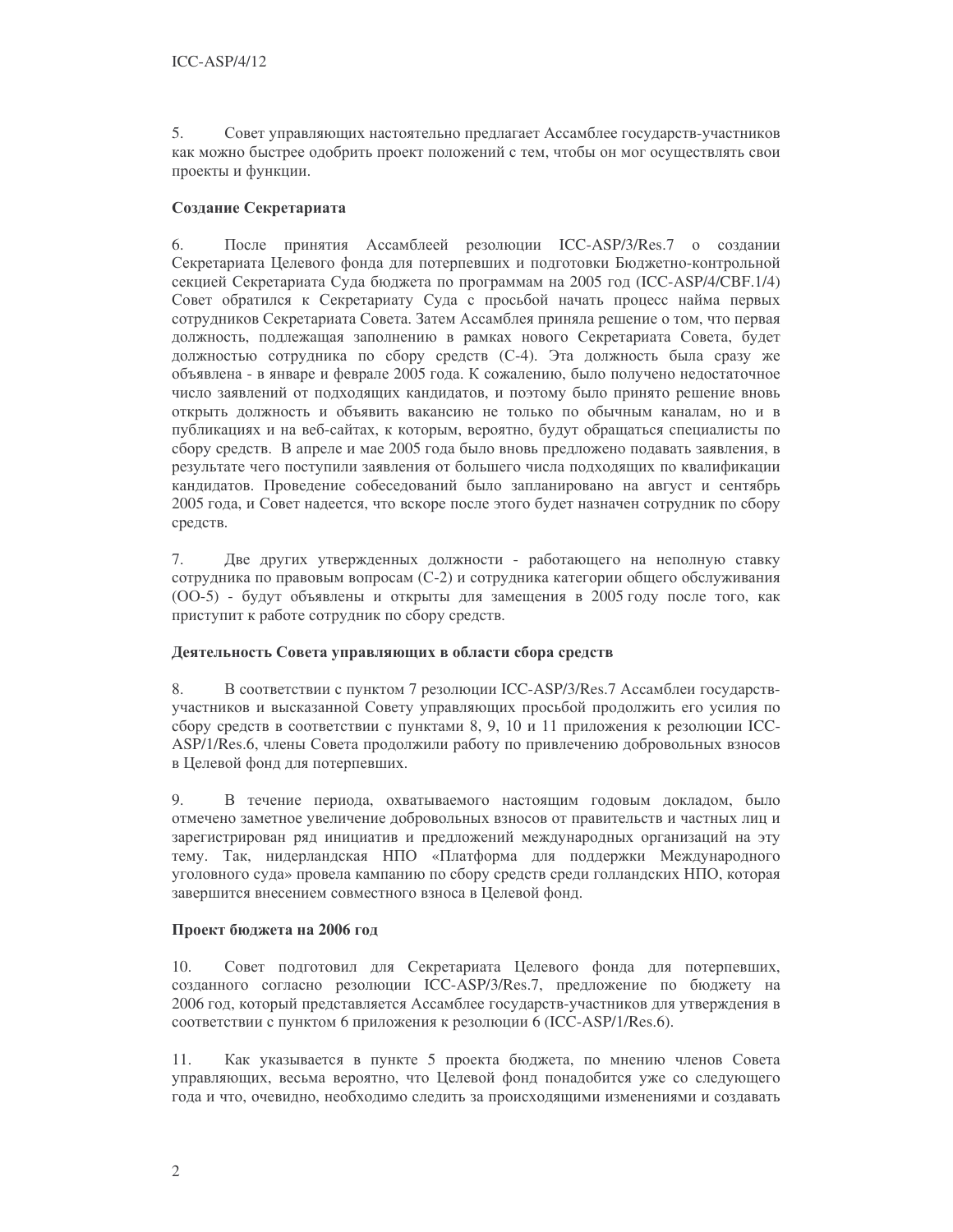основу для выполнения различных функций, возложенных на Целевой фонд Правилами процедуры и доказывания и Положениями о Целевом фонде.

12. Члены совета управляющих считают, что предложение назначить сотрудника очень высокого уровня с тем, чтобы он руководил Секретариатом Совета, крайне важно для обеспечения его успешной работы. Назначение директора-исполнителя, в задачу которого будет входить предоставление консультаций и оказание помощи членам Совета управляющих по всем вопросам, касающимся управления Целевым фондом, а также проведение консультаций и участие в переговорах с представителями государств-участников  $\mathbf{M}$ другими организациями, занимающими высокие иерархические ступени, позволило бы повысить результативность работы Целевого фонда для потерпевших и способствовать достижению его целей.

 $13$ В соответствии с пунктом 7 резолюции ICC-ASP/1/Res.6 Совет определяет мероприятия и проекты Целевого фонда для потерпевших, а также решает вопросы распределения имущества и денежных средств, находящихся в его распоряжении, с учетом имеющихся в его распоряжении ресурсов и при условии вынесения Судом соответствующих решений. В этой связи директор, исполнитель будет оказывать Совету помощь в обеспечении эффективного функционирования Целевого фонда, как это указано в пункте 6 приложения к резолюции ICC-ASP/1/Res.6. Управление работой Секретариата и координация этой работы директором-исполнителем обеспечат эффективность Целевого фонда для потерпевших.

14. И наконец, важно помнить о том, что Ассамблея государств-участников уже предусмотрела в пункте 6 приложения к резолюции ICC-ASP/1/Res.6, что она может «... - в случае увеличения рабочей нагрузки Целевого фонда – по рекомендации Совета и, при необходимости, в консультации с Секретарем рассмотреть вопрос о создании дополнительных должностей, включая назначение директора-исполнителя...».

#### Помощь, оказываемая Секретариатом Суда

15. В соответствии с пунктом 5 приложения к резолюции ICC-ASP/1/Res.6, пунктом 91 бюджета на первый финансовый период Суда (ICC-ASP/1/3), пунктами 284, 290 и 292 бюджета по программам на 2004 год (ICC-ASP/2/10) и пунктом 451 бюджета по программам на 2005 год (ICC-ASP/3/25) Совет получал административную помощь от Секретариата Суда в течение года для обеспечения надлежащего функционирования Совета управляющих.

#### II. Положение с добровольными взносами

 $16.$ В соответствии с пунктом 11 приложения к резолюции 6 (ICC-ASP/1/Res.6), в котором содержится просьба о том, чтобы «о всех предложенных добровольных взносах, независимо от того, были ли они приняты или отклонены», ежегодно представлялись доклады Ассамблее государств-участников, в настоящем годовом докладе содержится перечень добровольных взносов (приложение В). Перечень включает взносы, полученные от государств-участников и от судей и сотрудников Суда, а также взносы, полученные через НПО «Граждане, выступающие за глобальные решения», которая продолжала свою кампанию по сбору средств в Соединенных Штатах Америки до декабря 2004 года.

В период с 16 июня 2004 года по 15 августа 2005 года Целевой фонд для 17. потерпевших имел два банковских счета - один в Нидерландах и один в Соединенных Штатах Америки. По состоянию на 15 августа 2005 года на этих банковских счетах имелось 403,02 долл. США и 680 158,77 евро, соответственно.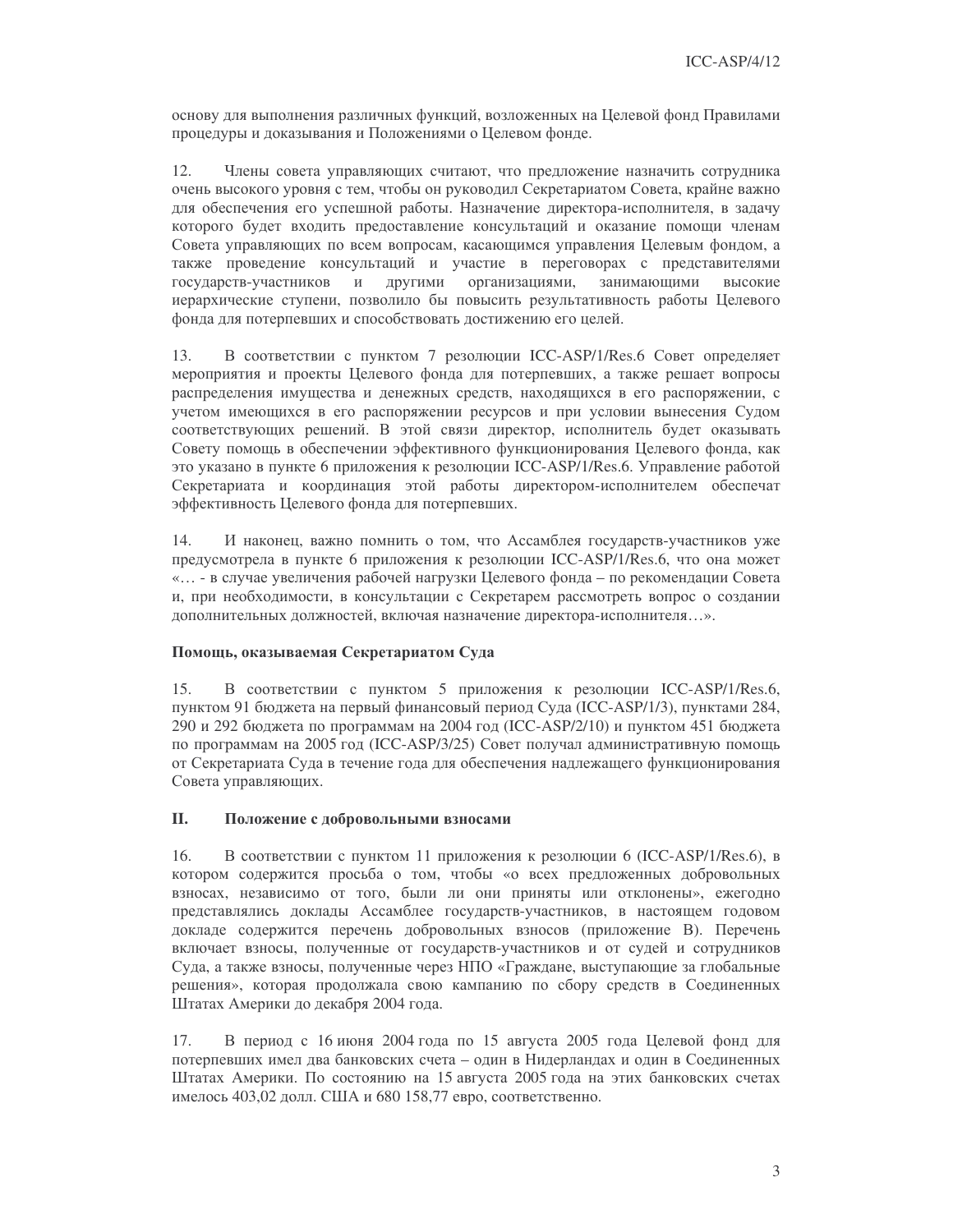$ICC-ASP/4/12$ 

18. Совет хотел бы выразить свою глубокую признательность за внесение в течение прошлого и этого года взносов в интересах жертв преступлений, подпадающих под юрисдикцию Суда, и их семей. Члены Совета настоятельно призывают государстваучастники продолжать делать взносы в Целевой фонд для потерпевших, которые имеют по-настоящему решающее значение на этом этапе развития Целевого фонда.

#### III. Уход в отставку члена Совета управляющих Целевого фонда для потерпевших д-ра Ариаса Санчеса

19. 7 февраля г-жа Симон Вей в своем качестве Председателя Совета управляющих Целевого фонда получила письмо от д-ра Оскара Ариаса Санчеса, в котором он с сожалением информировал ее о своем уходе с поста члена Совета управляющих Целевого фонда для потерпевших. Позднее, 6 мая, д-р Ариас Санчес сообщил г-же Вей, что он хотел бы, чтобы его отставка вступила в силу начиная со следующего совещания Совета управляющих. И наконец, 19 сентября 2005 года он сообщил г-же Симон Вей, что, к сожалению, он не сможет присутствовать на предстоящем годовом совещании Совета управляющих, первоначально намеченном на 8-9 сентября 2005 года, а затем перенесенным на ноябрь 2005 года и что он желал бы, чтобы его отставка вступила в силу незамедлительно.

20. В отсутствие каких-либо официальных положений в Римском статуте или Правилах процедуры и доказывания, касающихся отставки или отсутствия одного или нескольких членов, Совет управляющих предлагает Ассамблее государств-участников принять на своей следующей сессии конкретную резолюцию по этому вопросу или включить соответствующее правило в окончательный вариант проекта Регламента Целевого фонда для потерпевших.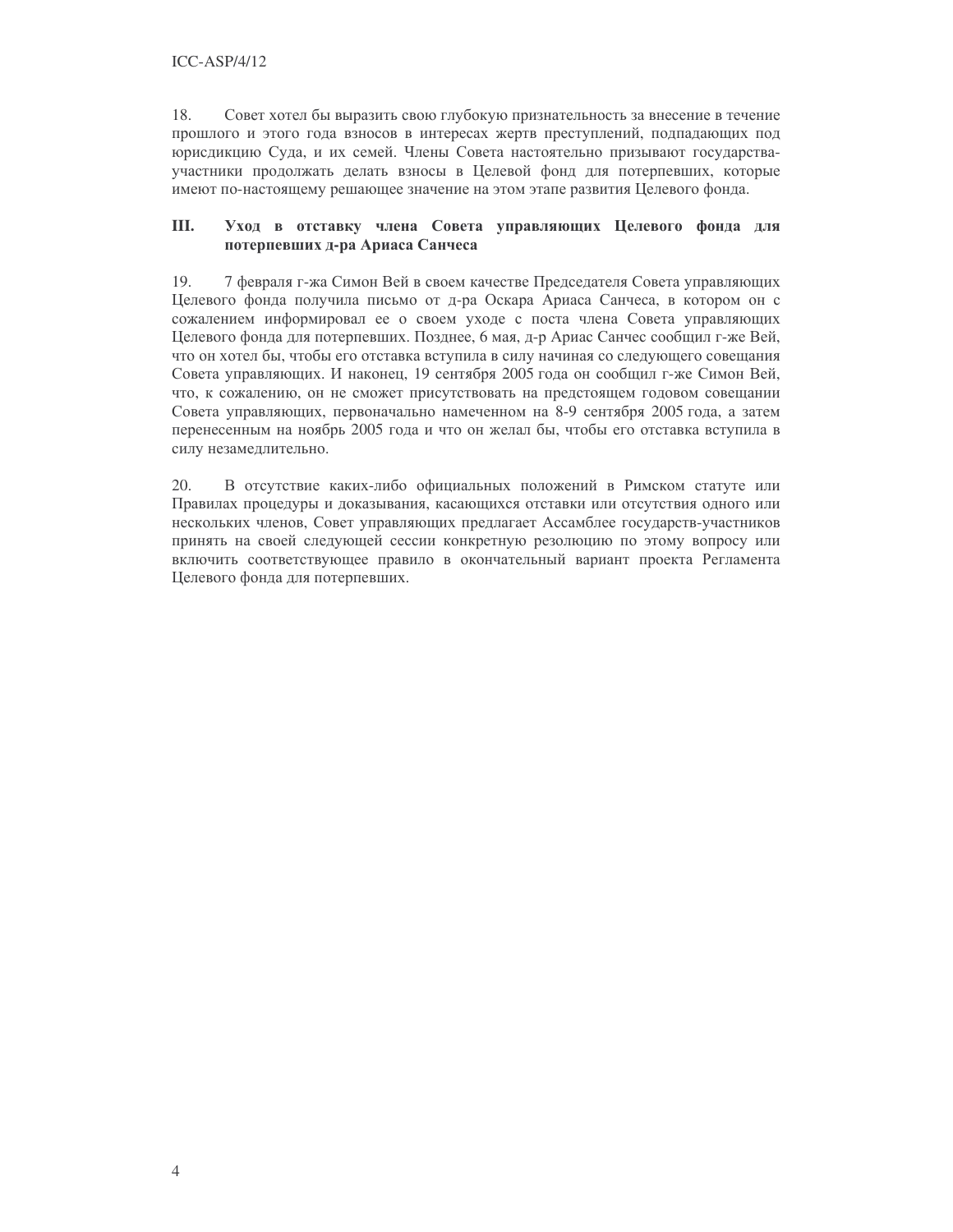### Приложение А

## Предлагаемый бюджет Секретариата Целевого фонда для потерпевших на 2006 год

1. На своей третьей сессии, состоявшейся в Гааге в сентябре 2004 года, Ассамблея государств-участников одобрила создание Секретариата Целевого фонда для потерпевших (пункт 1 резолюции ICC-ASP/3/Res.7). Секретариат Совета был создан с целью оказания Совету управляющих Целевого фонда для потерпевших такой помощи, которая необходима ему для выполнения своих задач в интересах жертв преступлений, подпадающих под юрисдикцию Суда, и семей таких потерпевших.

2. Ассамблея государств-участников постановила, что в 2005 году Секретариат Совета будет финансироваться из регулярного бюджета Суда в ожидании дальнейшей оценки согласно приложению к резолюции ICC-ASP/1/Res.6.

 $\overline{3}$ . Соответственно, в 2005 году был создан Секретариат Целевого фонда для потерпевших. Было принято решение, что в своей деятельности он будет полностью подчинен Совету управляющих (пункт 2 резолюции ICC-ASP/3/Res.7) и что по административной линии Секретариат и его сотрудники будут прикреплены к Секретариату Суда. В пункте 3 той же резолюции предусматривается, что, памятуя о независимости Совета и Секретариата, Секретарь Суда может оказывать содействие, которое, по его мнению, является необходимым для функционирования Совета и Секретариата (пункт 3 резолюции ICC-ASP/3/Res.7).

 $\overline{4}$ Совет хотел бы обратить внимание государств-участников на тот факт, что если рабочая нагрузка Целевого фонда будет расти, Секретариату потребуется дополнительный потенциал для выполнения своих функций. Рабочая нагрузка может возрастать под воздействием ряда факторов; среди них фигурируют точное определение мандата, который государства-участники предоставят Целевому фонду в рамках Положений Фонда, когда они будут приняты, и темпы ведения производства по делам в Суде. Тот факт, что в настоящее время эти факторы неизвестны, затрудняет прогнозирование того, на каком этапе Секретариату потребуется дополнительный потенциал, и, в частности, того, следует ли рекомендовать расширение Секретариата на 2006 год.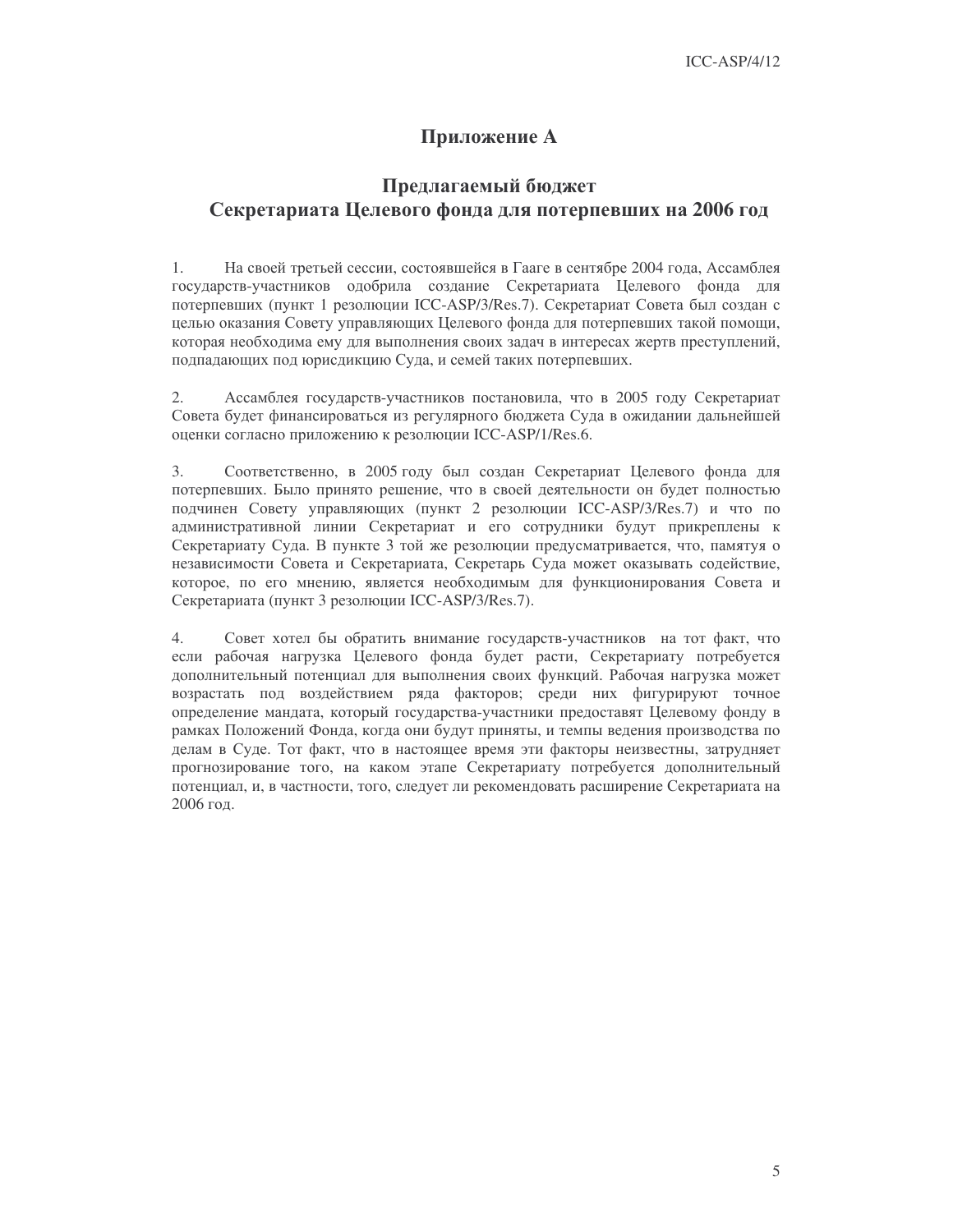#### **Пели**

Оказание необходимой помощи для надлежащего функционирования Совета управляющих при выполнении им своих задач (пункт 1 резолюции ICC-ASP/3/Res.7).

#### Ожидаемые результаты

- $\bullet$  Оказание Секретариатом эффективной поддержки Совету управляющих
- Укрепление потенциала Целевого фонда ЛЛЯ потерпевших целях  $\overline{B}$ увеличения суммы добровольных взносов

#### Показатели деятельности

- $\bullet$ Внедрены рабочие процедуры для солействия работе Секретариата Целевого фонда для потерпевших и Совета управляющих
- $\bullet$ Внедрены механизмы проверки источников поступающих средств
- Приняты критерии для избежания явно несправедливого распределения средств среди различных групп потерпевших
- Увеличение количества государствучастников и внешних субъектов, перечисливших взносы в Целевой фонд для потерпевших

#### Предлагаемый бюджет

5. С учетом этих неопределенностей Совет может рекомендовать небольшое расширение потенциала Секретариата в течение 2006 года. Совет считает, что поскольку сотрудник по сбору средств будет работать на этой должности в 2006 году в течение нескольких месяцев, а объем средств в Целевом фонде, как ожидается, возрастет, а также принимая во внимание большую вероятность того, что в 2006 году Целевой фонд начнет свою работу, будет важно заместить должность директораисполнителя. Управляющие смогут вести надзор за разработкой и осуществлением конкретных проектов, а также эффективным исполнением различных функций, возложенных на Целевой фонд для потерпевших согласно Правилам процедуры и доказывания и будущим положениям Целевого фонда.

Совет предвидит также необходимость в дополнительном административном 6. потенциале, который потребуется как для оказания необходимой поддержки директору-исполнителю, так и для управления большими объемами данных и сложными информационными системами, которые будет использовать Целевой фонд.

7. В результате такого развития Фонда штатная численность его сотрудников возрастет до пяти: один директор-исполнитель (Д-1), один сотрудник по сбору средств (C-4), один младший сотрудник по правовым вопросам, работающий на полную ставку (C-2), и два помощника по административным вопросам (OO-5).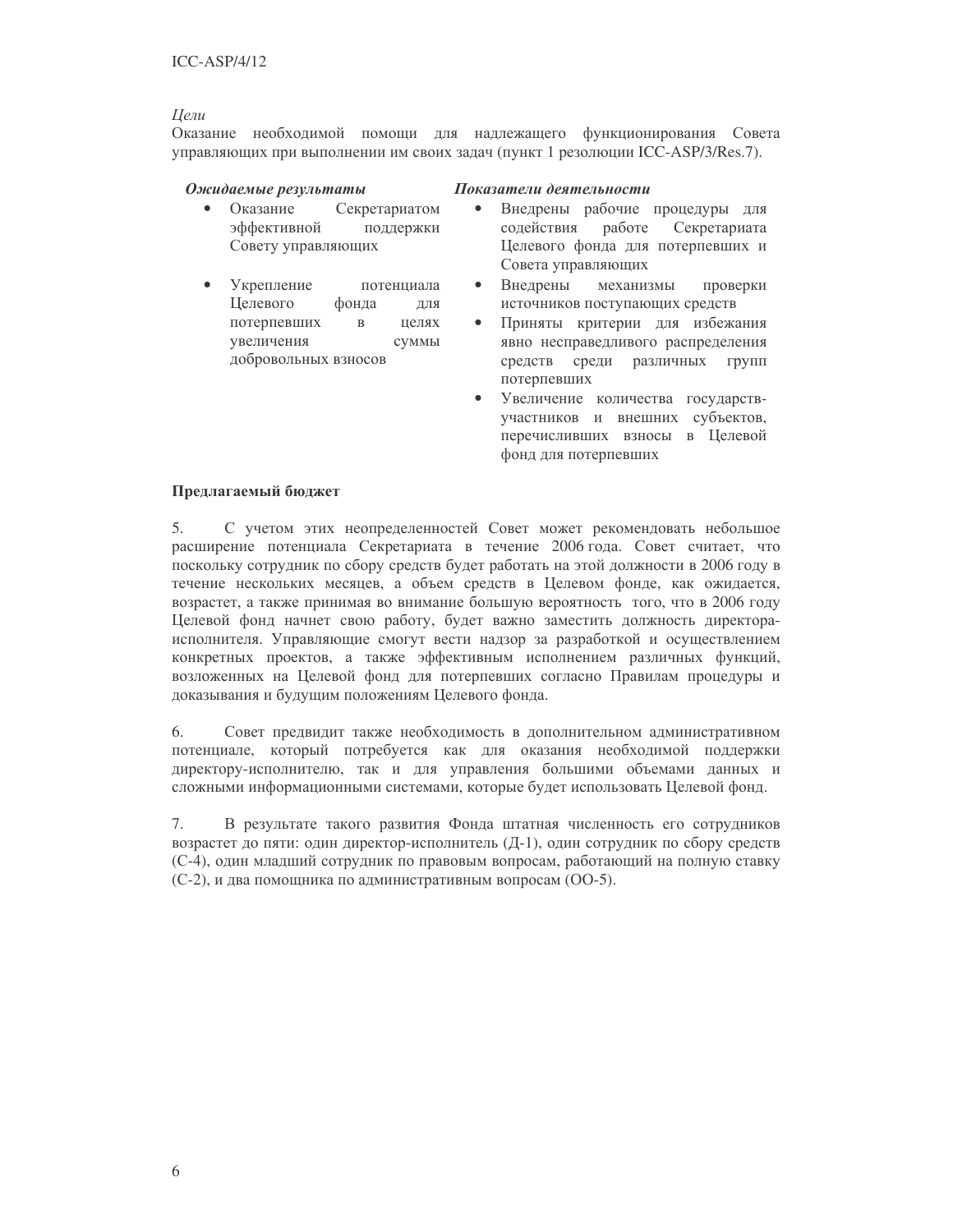#### Программа 3600: Секретариат Целевого фонда для потерпевших

Предлагаемый бюджет Секретариата Целевого фонда для потерпевших на 2006 год

8. В приведенной ниже таблице содержится предлагаемый бюджет Секретариата Целевого фонда для потерпевших.

|                                                                 | Расходы за |                | Утвержденный бюджет на 2005 год           |                |         | Предлагаемый бюджет на<br>2006 год |       |
|-----------------------------------------------------------------|------------|----------------|-------------------------------------------|----------------|---------|------------------------------------|-------|
|                                                                 | 2004 год   |                | $(a \text{ molc.} \text{ } e \text{spo})$ |                |         | (в тыс. евро)                      |       |
|                                                                 |            |                | Связанный                                 |                |         | Связанный                          |       |
| Статья расходов                                                 | Общие      | Базовый        | $\mathcal{C}$<br>cumyauueu                | Общий          | Базовый | $\mathcal{C}$<br>ситуацией         | Общий |
| Сотрудники<br>категории<br>специалистов<br>обшего<br>Сотрудники |            | 91             |                                           | 91             | 333.3   |                                    | 333,3 |
| категории<br>обслуживания                                       |            | 39             |                                           | 39             | 108.6   |                                    | 108,6 |
| Итого по сотрудникам                                            |            | 130            |                                           | 130            | 441,9   |                                    | 441,9 |
| Временный персонал                                              |            | 35             |                                           | 35             |         |                                    | 0,0   |
| Итого по другим сотрудникам                                     |            | 35             |                                           | 35             | 0,0     |                                    | 0,0   |
| Путевые расходы                                                 |            | 70             |                                           | 70             | 70.0    |                                    | 70,0  |
| Представительские расходы                                       |            | 7              |                                           | $\overline{7}$ | 7,0     |                                    | 7,0   |
| Услуги по контрактам, включая<br>профессиональную подготовку    |            | 90             |                                           | 90             | 90,0    |                                    | 90,0  |
| Общие оперативные расходы                                       |            | 93             |                                           | 93             | 83,0    |                                    | 83.0  |
| Принадлежности и материалы                                      |            | $\overline{4}$ |                                           | $\overline{4}$ | 10,0    |                                    | 10,0  |
| Мебель и оборудование                                           |            | 41             |                                           | 41             |         |                                    | 0,0   |
| Итого по статьям, не связанным с<br>сотрудниками                |            | 305            |                                           | 305            | 260.0   |                                    | 260,0 |
| Всего по программе                                              |            | 470            |                                           | 470            | 701,9   |                                    | 701,9 |

#### Штатное расписание на 2006 год

| Штатное расписание<br>Секретариата Целевого<br>фонда для<br>потерпевших | $3\Gamma C$ | ПГС | Д-2 | Д-1 | $C-5$ | $C-4$ | $C-3$ | $C-2$ | $C-1$ | Итого<br>сотрудников<br>категории<br>специалистов | $OO-$<br><b>BP</b> | $OO-$<br>$\Pi$ P | Итого<br>сотрудников<br>категории ОО | Всего<br>compyò-<br>ников |
|-------------------------------------------------------------------------|-------------|-----|-----|-----|-------|-------|-------|-------|-------|---------------------------------------------------|--------------------|------------------|--------------------------------------|---------------------------|
| Базовое                                                                 |             |     |     |     |       |       |       |       |       |                                                   |                    | $\sim$           |                                      |                           |
| Связанное с ситуацией                                                   |             |     |     |     |       |       |       |       |       |                                                   |                    |                  |                                      |                           |
| Всего по штатному<br>расписанию                                         |             |     |     |     |       |       |       |       |       |                                                   |                    | $\sim$<br>∸      |                                      |                           |

9. На 2006 год предусматривается, что созданный в 2005 году Секретариат Совета будет оказывать поддержку Совету управляющих в выполнении им своего мандата по повседневному управлению Целевым фондом. Это включает:

- помощь Совету в оприходывании сумм, взыскиваемых в порядке возмещения ущерба, и в проведении их отдельно от остающихся средств Целевого фонда для потерпевших в соответствии с правилом 98 Правил процедуры и доказывания;
- помощь Совету в подготовке письменных или устных соображений относительно передачи штрафов или конфискованного имущества в Целевой фонд для потерпевших по просьбе Палат (правило 148 Правил процедуры и доказывания, проект положения 34);
- оказание поддержки Совету в представлении письменных или устных соображений относительно списания или распределения имущества или активов в соответствии с правилом 221 Правил процедуры и доказывания;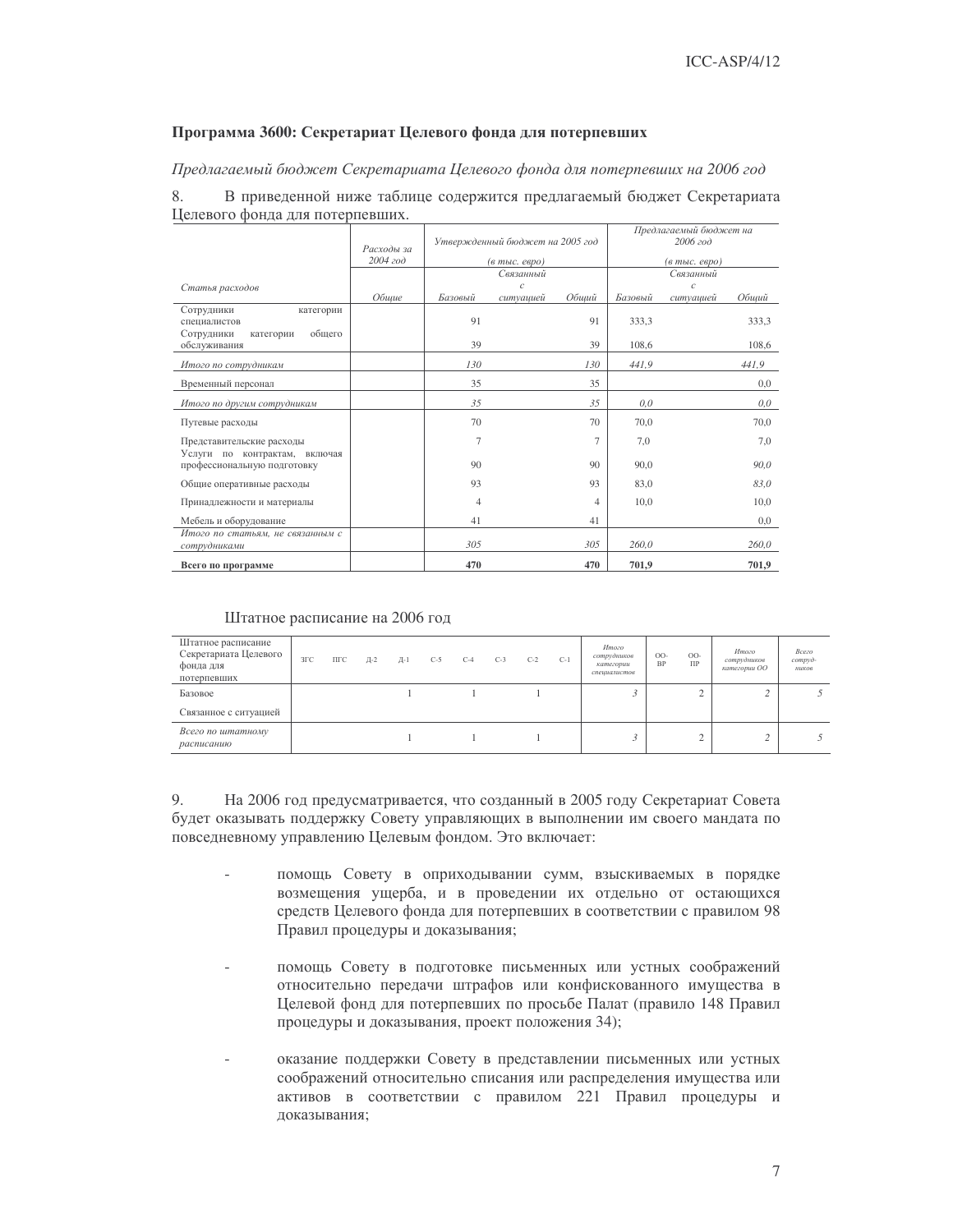- осуществление принятых Советом руководящих принципов, касающихся путей привлечения финансовых взносов от частных учреждений и создание механизмов, способствующих проверке источников полученных средств и их отдельной проводке (проекты положений 27 и 29);
- Целевому фонду оказание поддержки ДЛЯ потерпевших  $\overline{B}$ оприходовании **BCCX** добровольных взносов И3 источников. перечисленных в пункте 2 резолюции ICC-ASP/1/Res.6, и регистрации источников и полученных сумм (проект положения 28);
- оказание помощи Совету в установлении контактов с правительствами, международными организациями, частными лицами, корпорациями и другими субъектами в целях привлечения добровольных взносов в Целевой фонд (проект положения 26);
- оказание поддержки Совету в разработке мероприятий и проектов Целевого фонда для потерпевших и управлении ими, а также в списании и распределении имущества и денежных средств, находящихся в его распоряжении, при условии вынесения Судом соответствующих решений (пункт 7 приложения к резолюции ICC-ASP/1/Res. 6);
- оказание помощи Совету в производстве выплат сумм, взыскиваемых в порядке возмещения с осужденного лица, на индивидуальной и коллективной основе по распоряжению Суда в соответствии с правилом 98 Правил процедуры и доказывания, и в использовании других источников в интересах потерпевших в соответствии с положениями статьи 79 Римского статута;
- разработка и осуществление стратегий по эффективному сбору средств;
- осуществление стратегии Целевого фонда для потерпевших в области информационно-просветительской деятельности содействие  $\overline{M}$ повышению осведомленности о трудном положении потерпевших, дела которых подпадают под юрисдикцию Суда;
- применение принятых критериев отказа в принятии добровольных взносов, считающихся несовместимыми с принципами Суда;
- поддержание связи по соответствующим вопросам с Секретариатом Суда, а также другими органами Суда и другими организациями и органами;
- представление периодического доклада Совета о своей деятельности (проект положения 20).

#### Кадровые ресурсы

#### Один директор-исполнитель (Д-1)

 $10.$ В рамках выполнения общих обязанностей в связи с управленческими функциями работающий на этой должности сотрудник направляет и координирует общую и специализированную политику, программы и мероприятия Целевого фонда. При осуществлении надзора за работой сотрудников Секретариата он работает над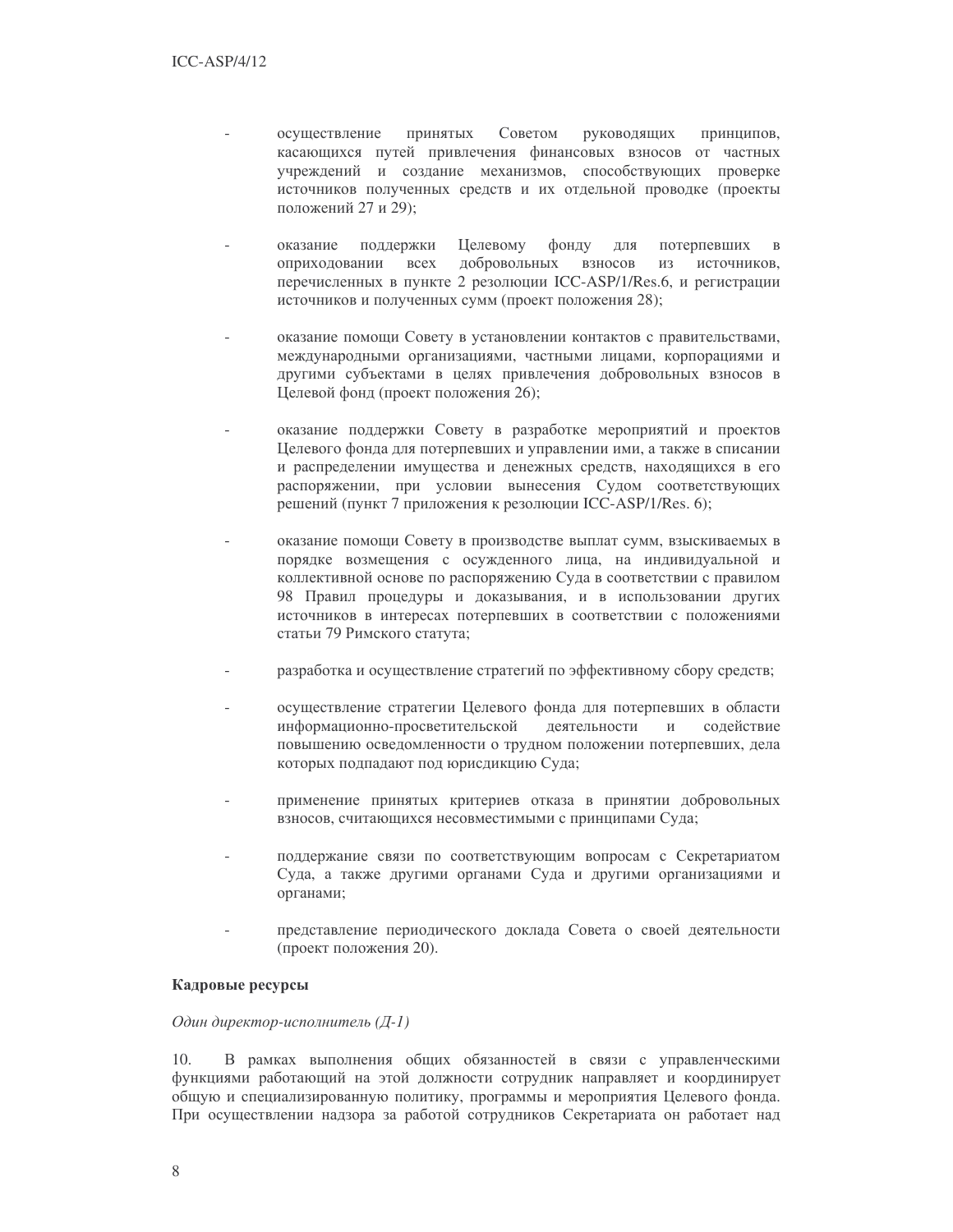достижением общих целей и соблюдением требований Фонда в среднесрочной и долгосрочной перспективе в соответствии с указаниями Совета управляющих.

В рамках исполнения своих обязанностей работающий на этой должности сотрудник:

- осуществляет надзор за работой и устанавливает руководящие принципы в рамках подготовки консультативных заключений или рекомендаций по вопросам, касающимся возмещения ущерба, а также функций, структуры и мероприятий Целевого фонда для потерпевших и его Секретариата;
- дает руководящие указания по разработке и осуществлению кампаний **Пелевого** фонда  $\mathbf{B}$ области общественной информации  $\mathbf{M}$ информационно-просветительской деятельности, а также программ распределения средств, и контролирует их осуществление;
- предусматривает наивысшие стандарты качества  $\overline{M}$ затратоэффективности в осуществлении программ и мероприятий Фонда и стремится к их соблюдению;
- предоставляет рекомендации и оказывает содействие в разрешении процедурных вопросов и вопросов существа Совету управляющих по всем аспектам, касающимся управления Фондом и финансового контроля за ним, а также представляет Секретариат Совета на совешаниях  $\Pi$ <sup>O</sup> текстам нормоустановительного характера, междисциплинарным и межучрежденческим вопросам;
- руководит программами и мероприятиями Фонда и обеспечивает, по мере необходимости, их координацию с программами и мероприятиями органов МУС;
- проводит консультации и участвует в переговорах с представителями государств-участников или других организаций высокого уровня и представляет Секретариат на совещаниях с другими организациями и органами;
- представляет Фонд на совещаниях других организаций и органов;
- анализирует, координирует, разрабатывает, одобряет, представляет, обосновывает предложения по бюджетным и кадровым вопросам и ведет переговоры по ним, а также управляет кадровыми ресурсами и услугами по контрактам.

Один сотрудник по сбору средств (С-4)

11. Работающий на этой должности сотрудник выявляет и намечает новые источники финансирования и укрепляет существующие связи с донорами для оптимизации доходов. Связанные с этой должностью обязанности включают, среди прочего, определение видов сбора средств и разработку подлежащих осуществлению программ или кампаний; подготовку графиков сбора средств; предоставление консультаций группам добровольцев, желающим оказать помощь в сборе средств, и руководство этими группами; ведение учета идей в отношении пожертвований и сбора средств, а также источников, обеспечивающих успешное финансирование. Занимающий эту должность сотрудник должен будет работать с широким кругом групп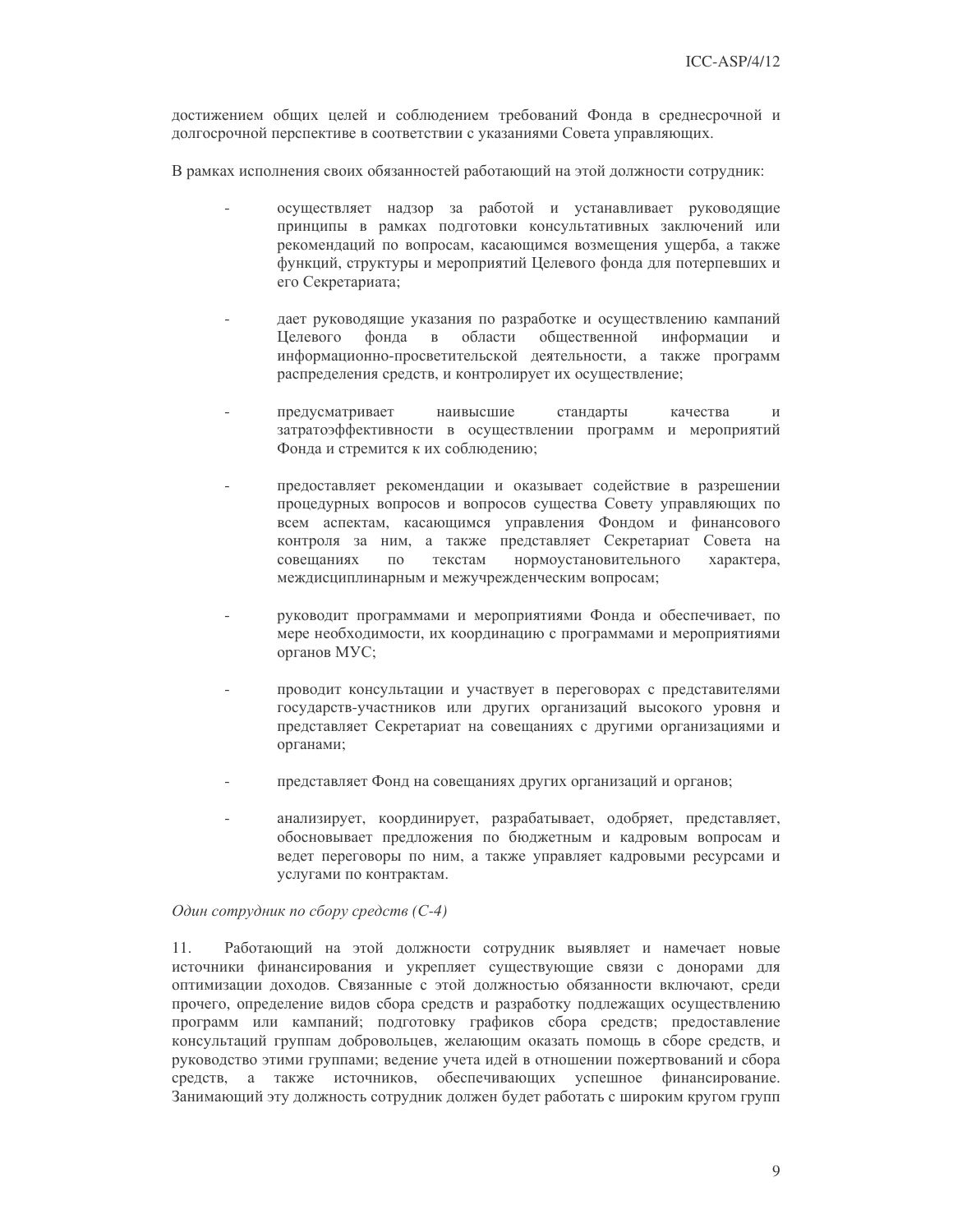партнеров. В своем качестве специалиста по сбору средств его обязанности будут включать следующее:

- выявление и планирование новых источников финансирования и укрепление существующих связей с донорами для оптимизации доходов;
- определение видов сбора средств и разработка подлежащих осуществлению программ или кампаний;
- оказание поддержки Совету в предоставлении руководящих указаний по разработке и осуществлению кампаний в области общественной информации и информационно-просветительской деятельности или руководство ими, включая программы распределения средств;
- подготовка графиков сбора средств, предоставление консультаций группам добровольцев, желающим оказать помощь в сборе средств, и руководство этими группами, а также ведение учета идей в отношении пожертвований и сбора средств и источников, обеспечивающих успешное финансирование.

#### Один младший сотрудник по правовым вопросам (С-2)

12. Данная должность была учреждена в бюджете на 2005 год согласно рекомендациям, которые были сделаны Рабочей группой по Целевому фонду для потерпевших Ассамблее государств-участников, но лишь на полгода. Работающий на этой должности сотрудник будет отвечать за предоставление консультаций по правовым вопросам Совету управляющих и проведение исследований по существу по сложным правовым вопросам, касающимся возмещений, а также вопросам, связанным с взаимоотношениями между Судом и Целевым фондом для потерпевших, например, в отношении функций и мероприятий Фонда, включая вопросы получения и расходования средств. В зависимости от любого решения, которое будет принято Ассамблеей государств-участников в ноябре 2005 года, для целей проекта бюджета предполагается, что на 2006 год эта должность будет подразумевать работу в течение полного рабочего дня. Под руководством директора-исполнителя младший сотрудник по правовым вопросам будет отвечать за следующее:

- выполнение распоряжений Суда, касающихся составления контрактов и соглашений, а также других договоренностей с получателями субсидий и другими субъектами, включая, в зависимости от обстоятельств, международные ИЛИ межправительственные, национальные организации;
- оказание поддержки Совету в представлении письменных или устных соображений относительно списания имущества или активов или их распределения в соответствии с правилом 221 Правил процедуры и доказывания;
- оказание помощи Совету в выполнении распоряжений Суда о возмещениях на индивидуальной и коллективной основе в соответствии с правилом 98 Правил процедуры и доказывания и в использовании других источников в интересах потерпевших в соответствии с положениями статьи 79 Римского статута;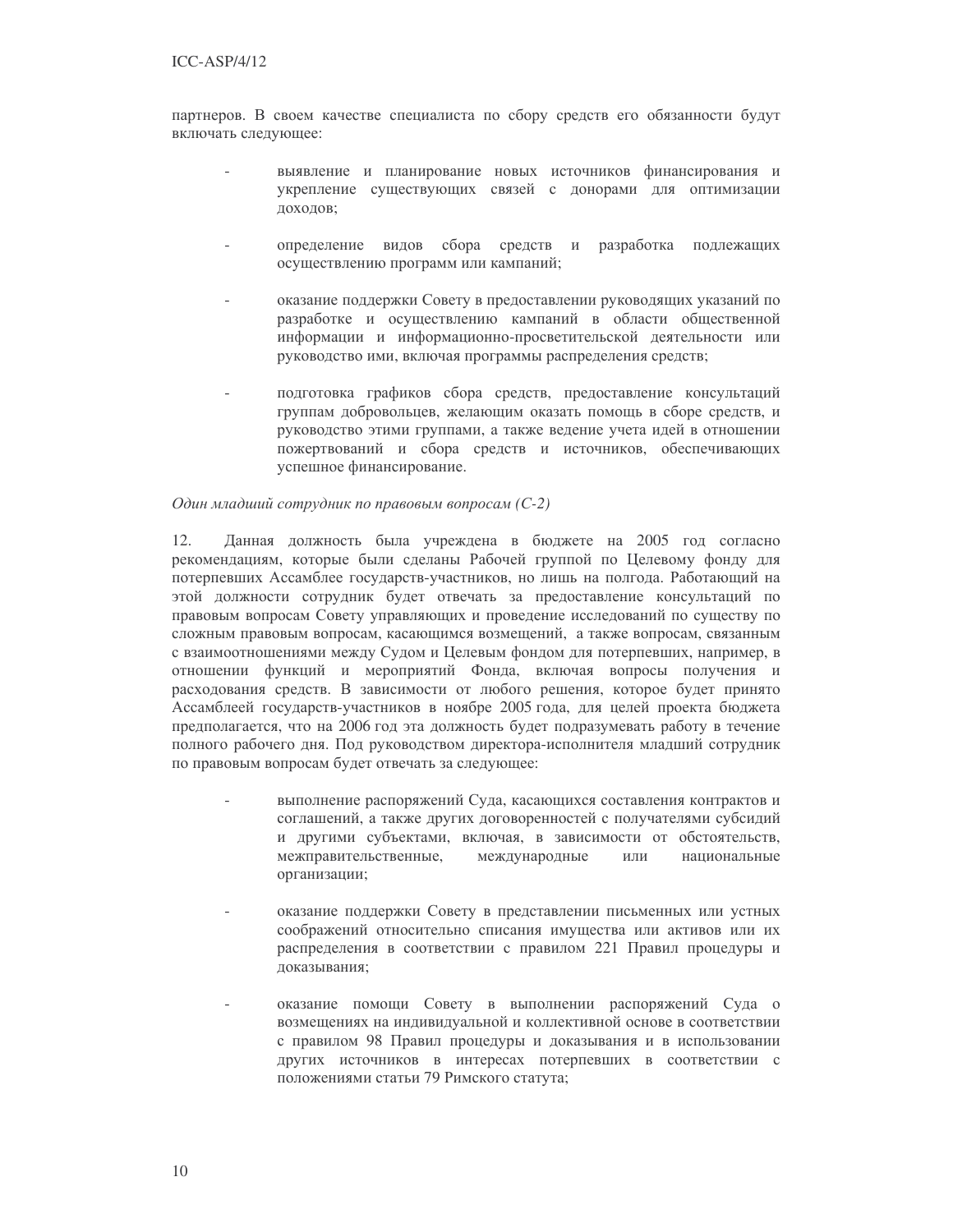- внедрение процедур для управления мероприятиями и программами Фонда и содействия их осуществлению;
- оказание поддержки Председателю Совета управляющих путем проведения углубленных исследований по сложным правовым вопросам, касающимся возмещений, отношениям между Фондом и Судом, а также вопросам, связанным с функциями, структурой и мероприятиями Целевого фонда;
- организация и подготовка совещаний, семинаров и рабочих заседаний по общим вопросам, касающимся возмещений;
- установление  $\overline{M}$ поддержание отношений  $\rm{c}$ потерпевшими, организациями потерпевших, а также, в зависимости от обстоятельств, межправительственными, международными ИЛИ национальными организациями.

#### Один специалист по компьютерным информационным системам (ОО-5)

13. Эта должность предполагает планирование, проектирование, разработку, внедрение и обслуживание компьютерных информационных систем для Секретариата. Работающий на этой должности сотрудник будет отвечать за выполнение следующих залач:

- подготовка технико-экономических обоснований, анализирование и модификация существующих программ, обслуживание программного обеспечения систем, проектирование и составление компьютерных программ, а также проектирование баз данных;
- обновление и поддержание организации и доступности данных;
- поддержание связи с Секретариатом Суда, в частности с Секцией по вопросам участия потерпевших и возмещения им ущерба, касательно данных, собираемых с помощью бланков заявлений на возмещение ущерба, и оказание поддержки пользователям этими программами и консультирование их по наиболее приемлемому аппаратному и программному обеспечению для выполнения различных стоящих перед Секретариатом задач;
- ведение учебных занятий и демонстрация систем для пользователей.

#### Один помощник по административным вопросам (ОО-5)

14. Под руководством директора-исполнителя Целевого фонда работающий на этой должности сотрудник будет заниматься оказанием административной поддержки Секретариату Совета. Стоящие перед ним задачи будут включать следующее:

- отслеживание и мониторинг всех ассигнований и расходов, касающихся Секретариата;
- выполнение задач, относящихся к управлению Секретариатом, в тесной взаимосвязи с соответствующими секциями Секретариата Суда;
- выполнение работы, касающейся подготовки бюджетных документов, проведение брифингов для персонала Секретариата по общим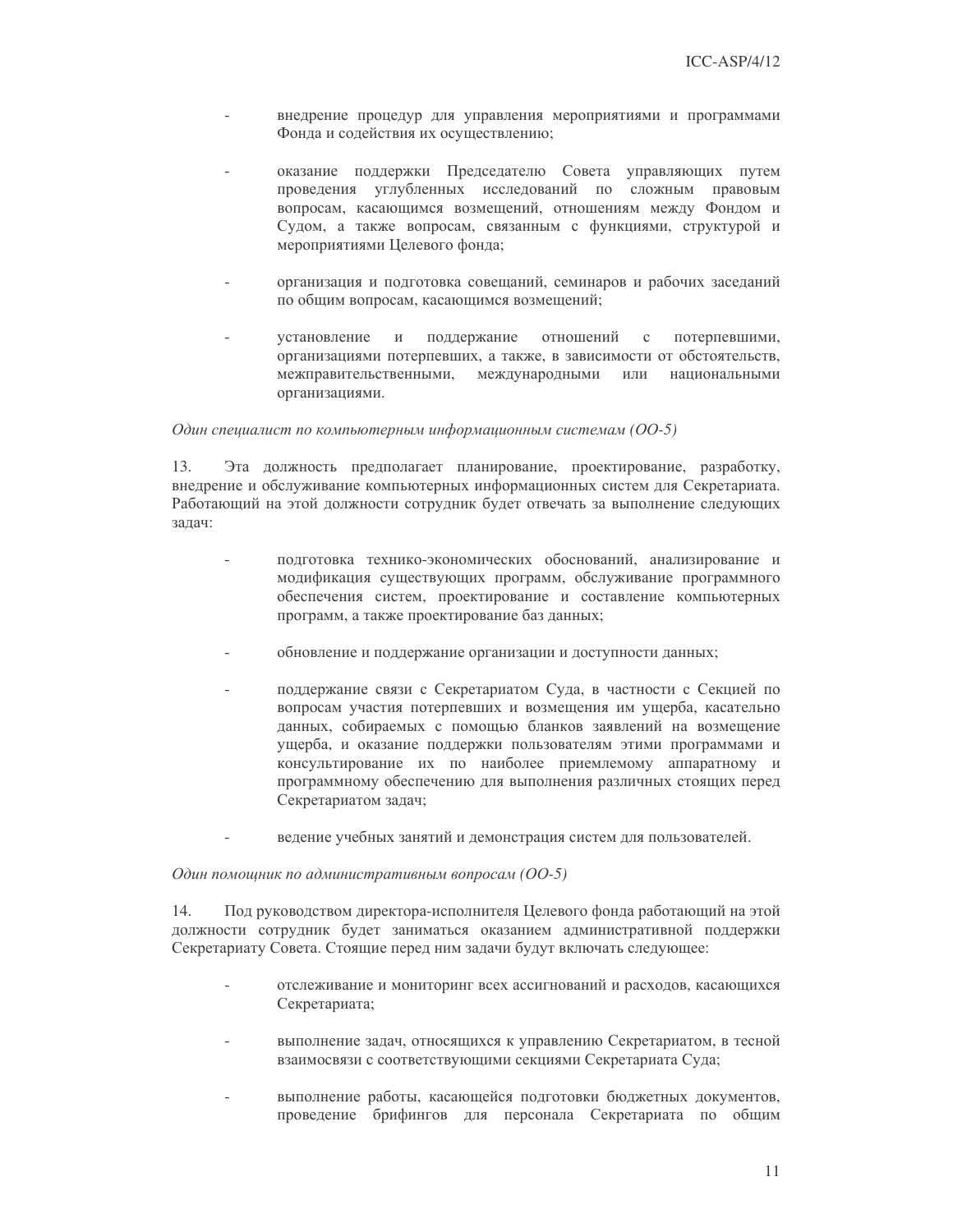административным вопросам, а также проверка корреспонденции и документов на предмет завершенности и правильности стиля и грамматики;

координация графика работы директора-исполнителя путем назначения совещаний и встреч с должностными лицами в Суде и за его пределами, а также ведение системы архивирования рабочих документов, и контроль за получаемой корреспонденцией.

#### Прочие расходы

#### Путевые расходы

15. Статья «путевые расходы» в бюджете охватывает расходы на поездки бизнесклассом, проживание и терминальные расходы для поездок пяти членов Совета управляющих в Гаагу и проживания в ней в связи с участием в ежегодном совещании Совета. Эта статья будет также охватывать расходы на официальные поездки сотрудника по сбору средств и других сотрудников.

#### Совешание Совета управляющих

16. Согласно пункту 2 приложения к резолюции 6 Ассамблеи государствучастников (ICC-ASP/1/Res. 6) члены Совета управляющих служат в личном качестве на безвозмездной основе. Однако в бюджете по программам Суда на 2005 года были предусмотрены ассигнования на покрытие расходов, связанных с проведением ежегодного совещания Совета управляющих, которое состоялось 20-22 апреля 2004 года.

 $17<sub>1</sub>$ На 2006 год, с созданием Секретариата Совета, рекомендуется вновь предусмотреть соответствующие бюджетные ассигнования в связи с организацией совещаний Совета, одно из которых состоится в Гааге, где Совет управляющих может воспользоваться материальной базой Суда. В связи с этим ниже приводится подробная подразбивка расходов, которые следует предусмотреть с учетом проведения совещания Совета управляющих в Гааге.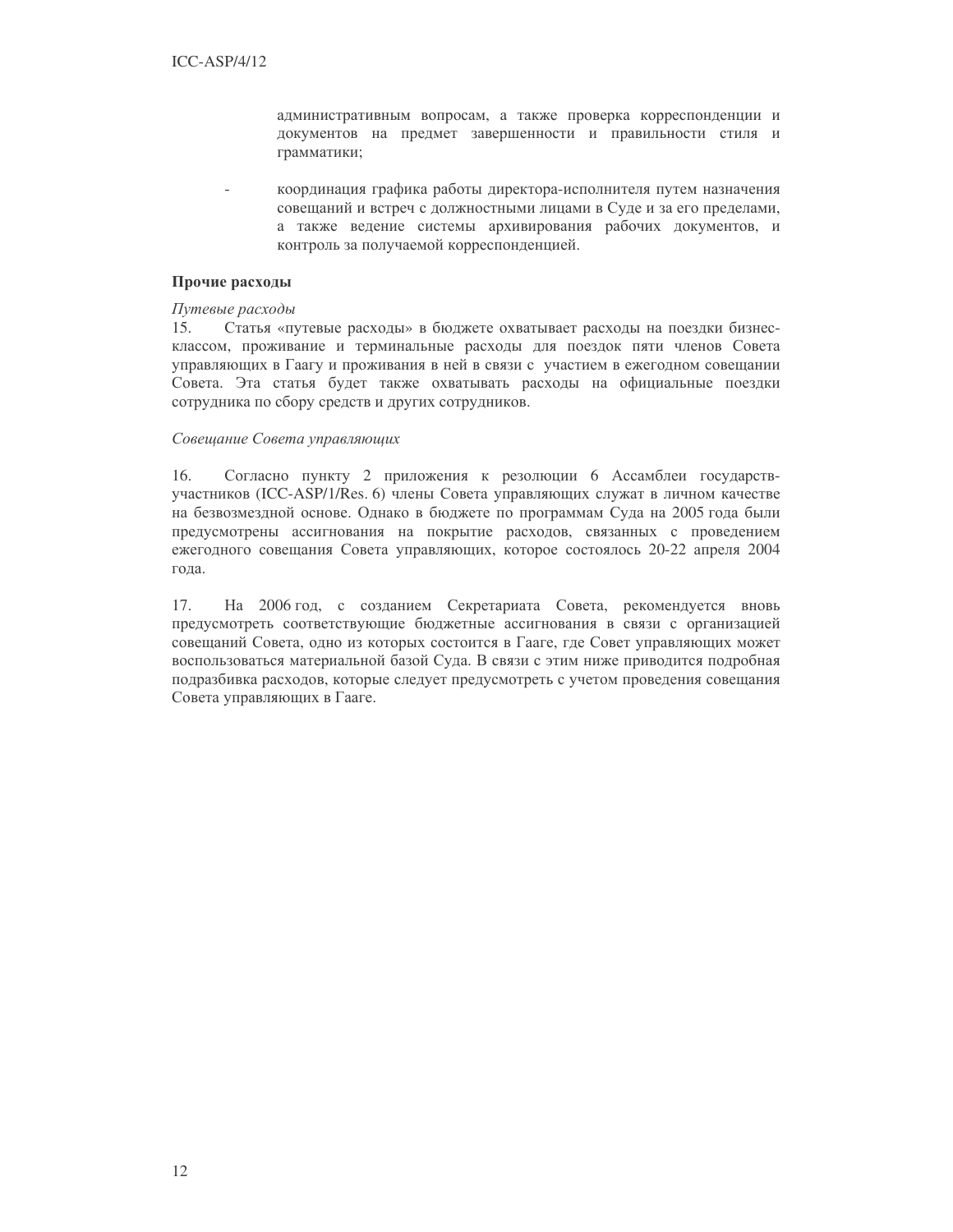Проезд по тарифу бизнес-класса:  $\bullet$ 

| Перелет в Гаагу и обратно           | Примерная стоимость в евро |
|-------------------------------------|----------------------------|
| Из Аммана                           | 1 750                      |
| Из Кейптауна                        | 3 7 1 4                    |
| Из Сан-Хосе                         | 2.534                      |
| Из Варшавы                          | 831                        |
| Переезд из Парижа (поездом «Талис») | 550                        |
| Итого                               | 9 379                      |

#### Прочие расходы  $\bullet$

 $a)$ 

| Размещение                            |      |
|---------------------------------------|------|
| Две ночи в гостинице для пяти человек | 2968 |
| Терминальные расходы                  | 600  |
| Итого                                 | 3568 |

 $b)$ 

| Услуги по письменному и устному<br>переводу<br>Устный перевод на заседаниях с<br>привлечением внешней помощи в<br>течение двух дней из расчета 376 евро<br>в день на устного переводчика +<br>путевые расходы (900 евро), на |         |
|------------------------------------------------------------------------------------------------------------------------------------------------------------------------------------------------------------------------------|---------|
|                                                                                                                                                                                                                              |         |
|                                                                                                                                                                                                                              |         |
|                                                                                                                                                                                                                              |         |
|                                                                                                                                                                                                                              |         |
|                                                                                                                                                                                                                              |         |
|                                                                                                                                                                                                                              |         |
|                                                                                                                                                                                                                              |         |
| английский и французский языки                                                                                                                                                                                               | 6.608   |
| Стенографические отчеты: 220 евро в                                                                                                                                                                                          |         |
| час -                                                                                                                                                                                                                        |         |
| на английский и французский языки в                                                                                                                                                                                          |         |
| течение двух дней совещания                                                                                                                                                                                                  | 7 040   |
| Письменный перевод:                                                                                                                                                                                                          |         |
| предсессионной документации -                                                                                                                                                                                                |         |
| 100 страниц                                                                                                                                                                                                                  |         |
| сессионной документации: -                                                                                                                                                                                                   |         |
| 15 страниц                                                                                                                                                                                                                   |         |
| послесессионной документации: -                                                                                                                                                                                              |         |
| 75 страниц                                                                                                                                                                                                                   |         |
| (по стандартной ставке в 45 евро за                                                                                                                                                                                          |         |
| 300 слов)                                                                                                                                                                                                                    | 8 5 5 0 |
| Итого<br>22 198                                                                                                                                                                                                              |         |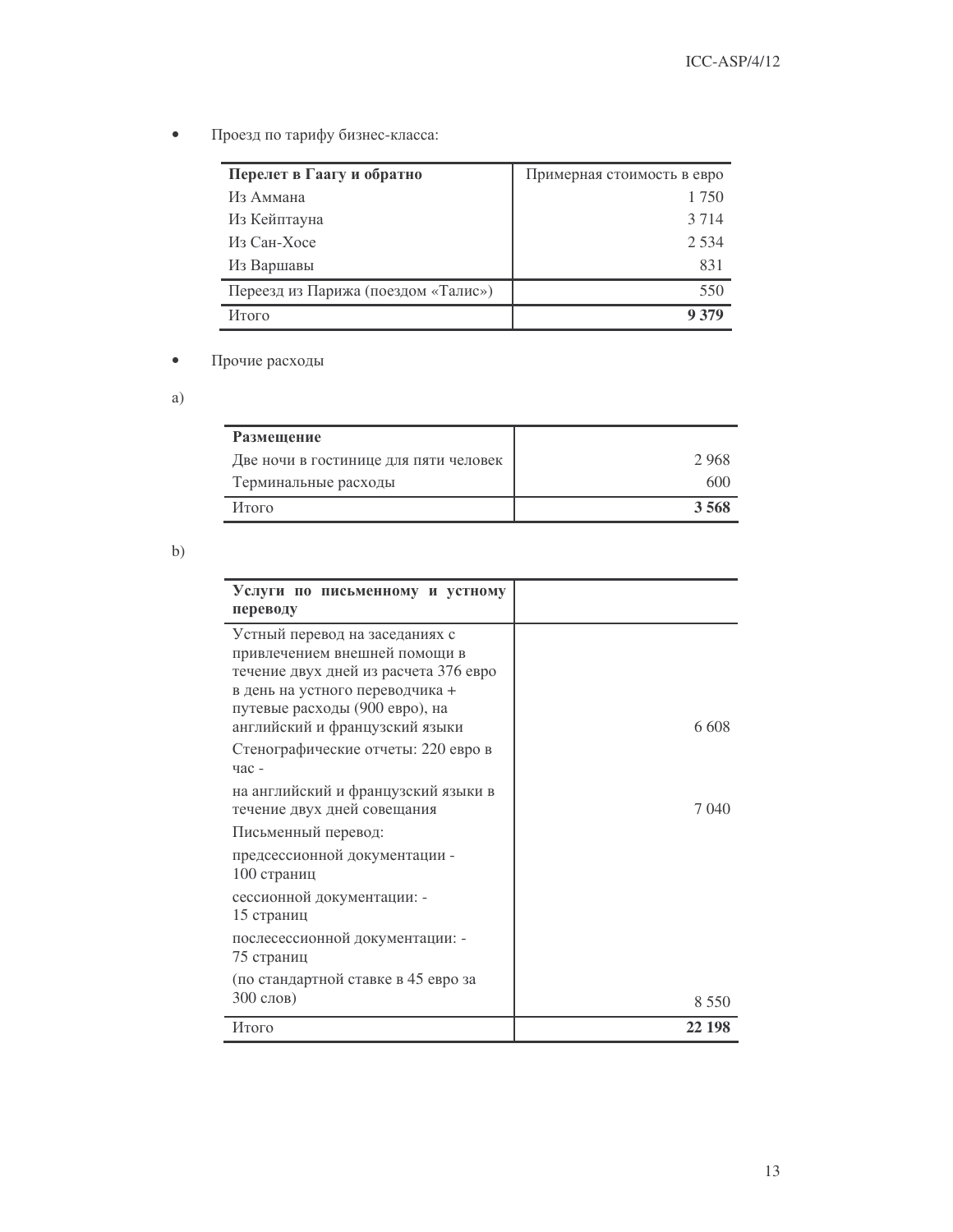# $c)$

| Представительские расходы                     |         |
|-----------------------------------------------|---------|
| Общественное питание (в течение двух<br>дней) | 290     |
| Ужин (для 15 человек, один день)              | 1 000   |
| Обед (для 15 человек, два дня)                | 2 0 0 0 |
| Итого                                         | 3 2 9 0 |
|                                               |         |

| Всего по одному совещанию |  |
|---------------------------|--|
|---------------------------|--|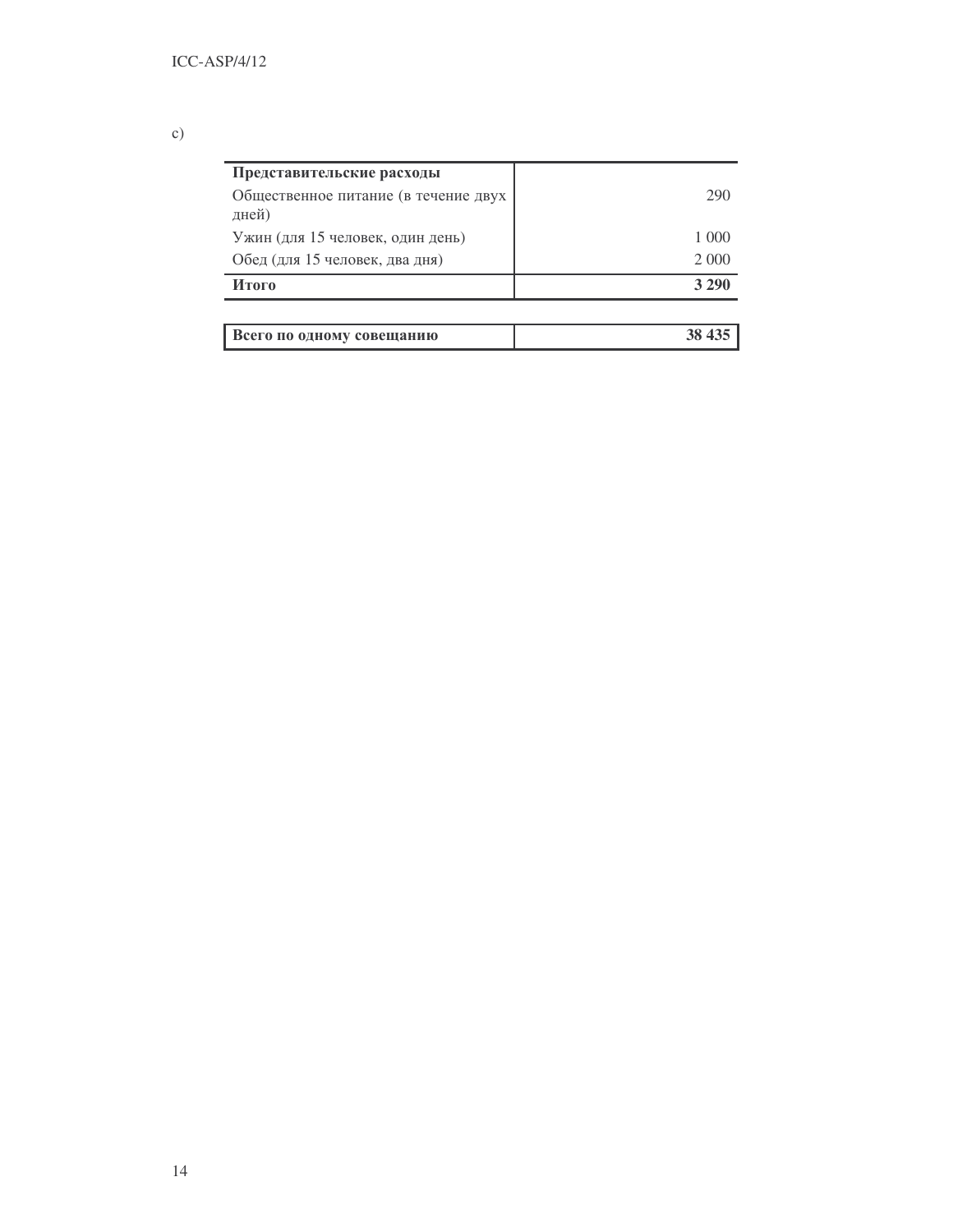## Приложение В Список полученных добровольных взносов

I. Счет в банке «Джей-Пи Морган Чейз» Целевой фонд для потерпевших Международного уголовного суда Банк «Джей-Пи Морган Чейз» Нью-Йорк, Соединенные Штаты Америки Номер счета: 400932776 Код банка, присвоенный АБА: 0002 Код Swift: CHASUS33 Номер в системе электронной связи ФРС США: 021000021

Взносы, находившиеся на счете в банке «Джей-Пи Морган Чейз» в долл. США с 16 июля  $2004<sup>1</sup>$  по 15 августа 2005 года:

| Взносы с разбивкой по месяцам <sup>2</sup> | Всего (в долл. США) |
|--------------------------------------------|---------------------|
|                                            |                     |
| Август 2004 года                           | 176,00              |
| Сентябрь 2004 года                         | 20,00               |
| Октябрь 2004 года                          | 265,00              |
| Ноябрь 2004 года                           | 37,62               |
| Январь 2005 года                           | 60,00               |
| Итого                                      | 558,62              |

Разбивка по счету в банке «Джей-Пи Морган Чейз» за период с 16 июля 2004 года по 15 августа 2005 года:

| Разбивка по счету банка         | Всего (в долл. США) |
|---------------------------------|---------------------|
|                                 |                     |
| Итого (в долл. США)             | 558,62              |
| Банковская комиссия за 2004 год | 80,08               |
| Банковская комиссия за 2005 год | 75,52               |
| Банковский процент              | Не применимо        |
| Чеки, не принятые банком        | Не применимо        |
| Всего (в долл. США)             |                     |

<sup>&</sup>lt;sup>1</sup> Эти взносы были получены в результате кампании в Соединенных Штатах Америки, инициированной в марте 2003 года. Проведение кампании координировалось НПО «Граждане, выступающие за глобальные решения», и к ней присоединились или ее поддержали еще более 30 НПО. Ее цель заключается в сборе средств для Целевого фонда для потерпевших Международного уголовного суда, предоставлении возможности обычным гражданам принять непосредственное участие в выполнении возложенной на МУС миссии, а также в повышении осведомленности в Соединенных Штатах Америки о важной работе Целевого фонда и Суда. 31 декабря 2004 года Организация «Граждане, выступающие за глобальные решения» прервала проведение кампании, и после этой даты было получено очень мало взносов.

 $^2$  В таблице указаны только те месяцы, когда были получены взносы.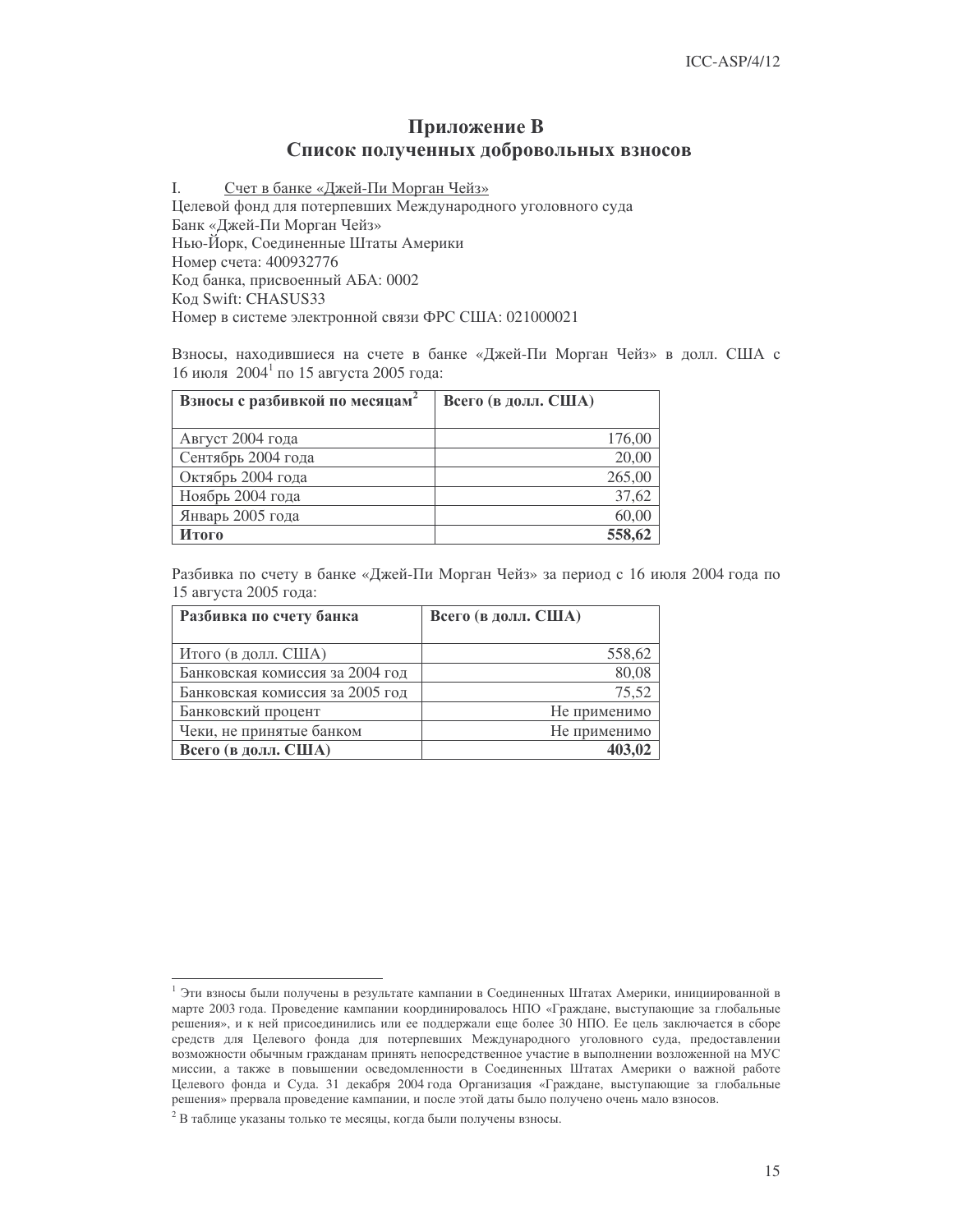#### II. Счет в банке «Фортис»

Целевой фонд для потерпевших Международного уголовного суда Банк «Фортис» Гаага, Нидерланды Номер счета: 240005201  IBAN: NL39FTSB0240005201 Код Swift: FTSBNL2R

Взносы, находившиеся на счете в банке «Фортис» с 16 июля 2004 года по 15 августа 2005 года:

| Взносы с разбивкой по месяцам        | Всего (в евро) |
|--------------------------------------|----------------|
|                                      |                |
| Август 2004 года                     | 500,00         |
| Сентябрь 2004 года                   | 1 275,87       |
| Октябрь 2004 года                    | 50,00          |
| Ноябрь 2004 года                     | 2 550,00       |
| Декабрь 2004 года                    | 1 000,00       |
| Январь 2005 года                     | 797,49         |
| Март 2005 года                       | 1 080,00       |
| Апрель 2005 года                     | 329,13         |
| Июль 2005 года                       | 6 043,51       |
| Август 2005 года                     | 908,50         |
| Итого взносов, полученных от частных |                |
| лиц                                  | 14 534,50      |

| Взносы от государств с разбивкой по     | Всего (в евро) |
|-----------------------------------------|----------------|
| месяцам                                 |                |
| Октябрь 2004 года                       | 25 000,00      |
| Ноябрь 2004 года                        | 100 000,00     |
| Декабрь 2004 года                       | 98 910,59      |
| Январь 2005 года                        | 99 107,03      |
| Март 2005 года                          | 100 000,00     |
| Июнь 2005 года                          | 25 000,00      |
| Июль 2005 года                          | 150 000,00     |
| Август 2005 года                        | 61 758,90      |
| Итого взносов, полученных от государств | 659 776,52     |

 $^3$  Эти суммы были переданы Целевому фонду для потерпевших сотрудниками МУС; в одних случаях они были получены в качестве гонорара за прочитанные лекции и платы за оказанные услуги, а в других представляют собой добровольные взносы.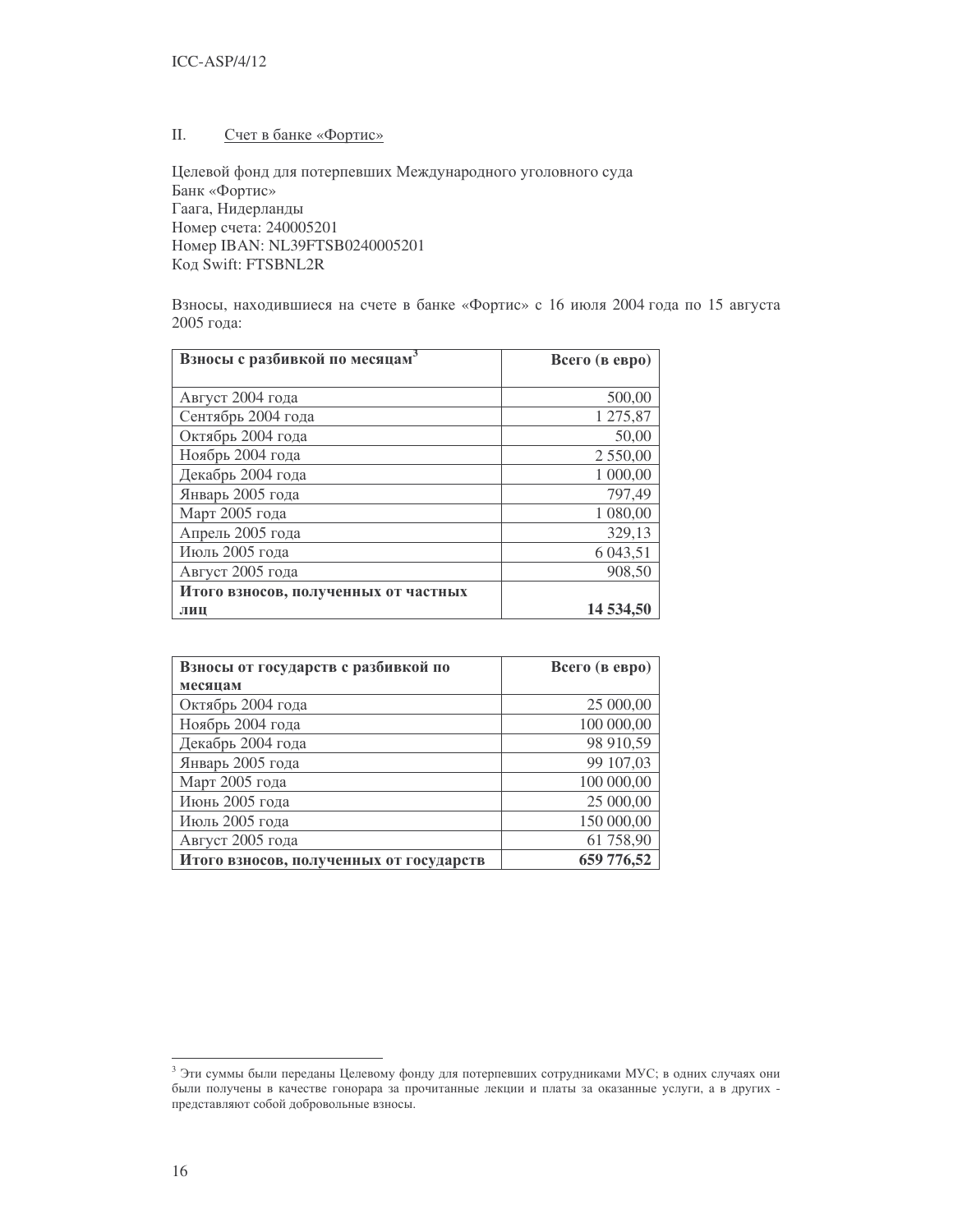Разбивка по счету в банке «Фортис» за период с 1 июля 2004 года по 1 сентября 2005 года:

| Разбивка по счету в банке             | Всего (в евро) |
|---------------------------------------|----------------|
| Итого взносов от частных лиц          | 14 5 3 4 5 5 0 |
| Итого взносов от государств           | 659 776,52     |
| Банковский процент (на 01/09/2005)    | 5 699,72       |
| Минус банковские комиссионные и сборы | 175,03         |
| Всего                                 | 680 185,77     |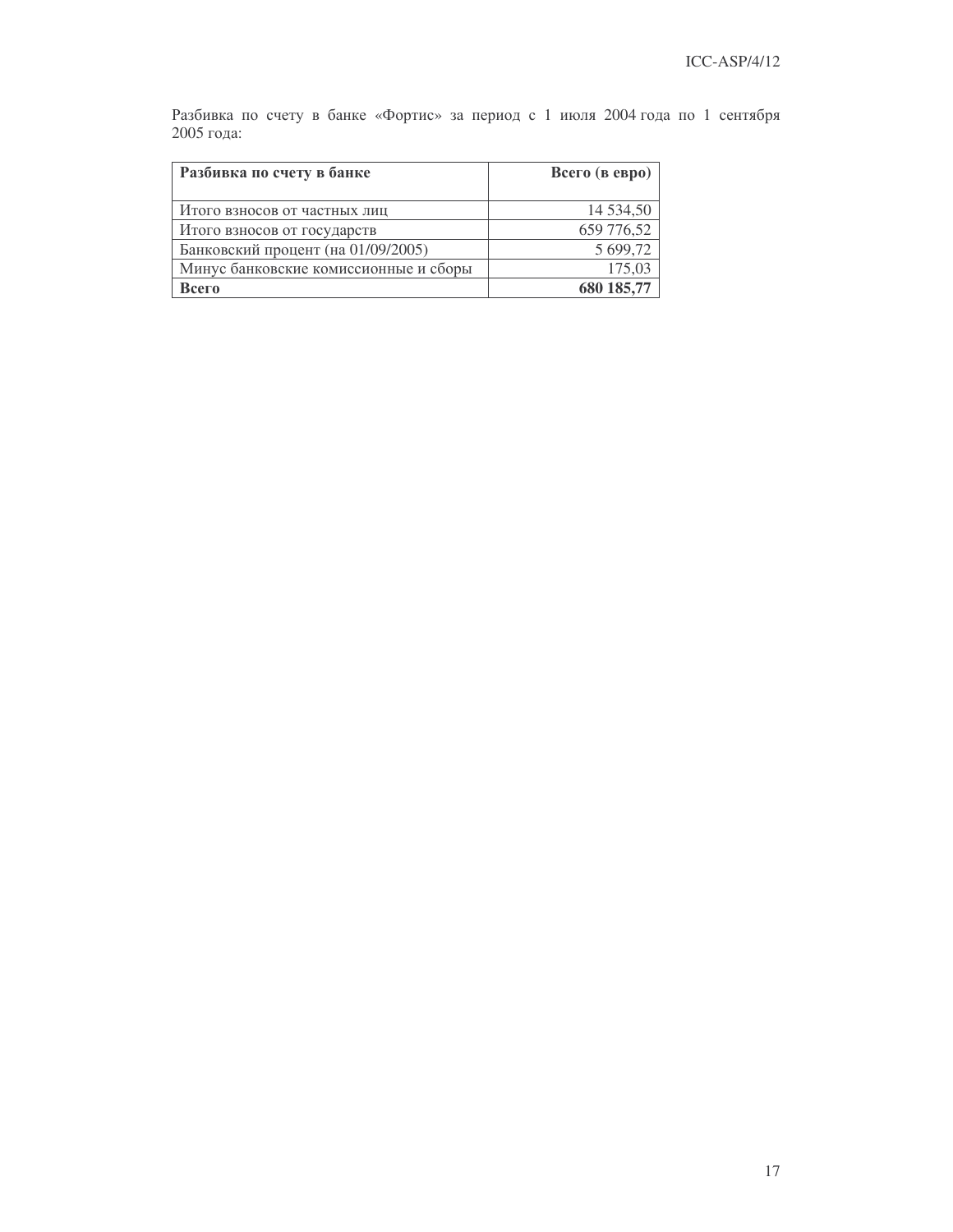## ПЕРЕЧЕНЬ ВЗНОСОВ

За период с 16 июля 2004 года по 15 августа 2005 года Целевым фондом для потерпевших были получены следующие взносы

| Государства             | Сумма               | Количество взносов |
|-------------------------|---------------------|--------------------|
| Бельгия                 | 100 000,00 евро     |                    |
| Финляндия               | 100 000,00 евро     |                    |
| Франция                 | 150 000,00 евро     |                    |
| Ирландия                | 75 000,00 евро      |                    |
| Иордания                | 10 000,00 долл. США |                    |
| Лихтенштейн             | 10 000,00 шв. фр.   |                    |
| Люксембург              | 25 000,00 евро      |                    |
| Мексика                 | 30 000,00 долл. США | $\overline{c}$     |
| Соединенное Королевство | 25 000,00 евро      |                    |
| Швейцария               | 85 000,00 евро      |                    |
| Тринидад и Тобаго       | 61 758,90 евро      |                    |

| Взносы в сумме менее 250 долл. США, полученные за период с 16 июля 2004 года по 15 августа 2005 года |            |  |  |
|------------------------------------------------------------------------------------------------------|------------|--|--|
| Эбрэмсон, Гэри                                                                                       | США        |  |  |
| Фишер, Анна и Уильям                                                                                 | <b>США</b> |  |  |
| Гроссо-Годдард, Виктория                                                                             | США        |  |  |
| Грисволд, Рут Е.                                                                                     | США        |  |  |
| Кёлер, Рэйнхард и Сирис                                                                              | США        |  |  |
| Расмуссен, Эмили А.                                                                                  | США        |  |  |

За период с 16 июля 2004 года по 15 августа 2005 года в Целевой фонд для потерпевших были произведены следующие взносы в евро

| Организации и частные лица        | Страна     | Сумма | Количество взносов |
|-----------------------------------|------------|-------|--------------------|
| Бос, А. и А.                      | Нидерланды |       |                    |
| Бос. P.H.                         | Нидерланды |       |                    |
| Де Гроот-Бот, В.Е.Дж.             | Нидерланды |       |                    |
| «Кнокс, Марк Р. э Шерил Кормикль» | Нидерланды |       |                    |

| Частные лица <sup>4</sup> |  | Количество взносов       |
|---------------------------|--|--------------------------|
| Брюно Катала              |  |                          |
| Татьяна Флорес Акуна      |  |                          |
| Фиона Маккэй              |  |                          |
| Луис Морено Окампо        |  |                          |
| Ганс-Петер Коль           |  |                          |
| Эркки Коурула             |  |                          |
| Акуя Куенья               |  |                          |
| Сэм Мюллер                |  |                          |
| Нави Пиллай               |  | $\mathfrak{D}_{1}^{(1)}$ |
| Мауро Полити              |  | $\mathfrak{D}_{1}^{(1)}$ |
| Мишель Робертон           |  | ◠                        |

<sup>&</sup>lt;sup>4</sup> Эти суммы были переданы Целевому фонду для потерпевших сотрудниками МУС; в одних случаях они были получены в качестве гонорара за прочитанные лекции и платы за оказанные услуги, а в других представляют собой добровольные взносы.